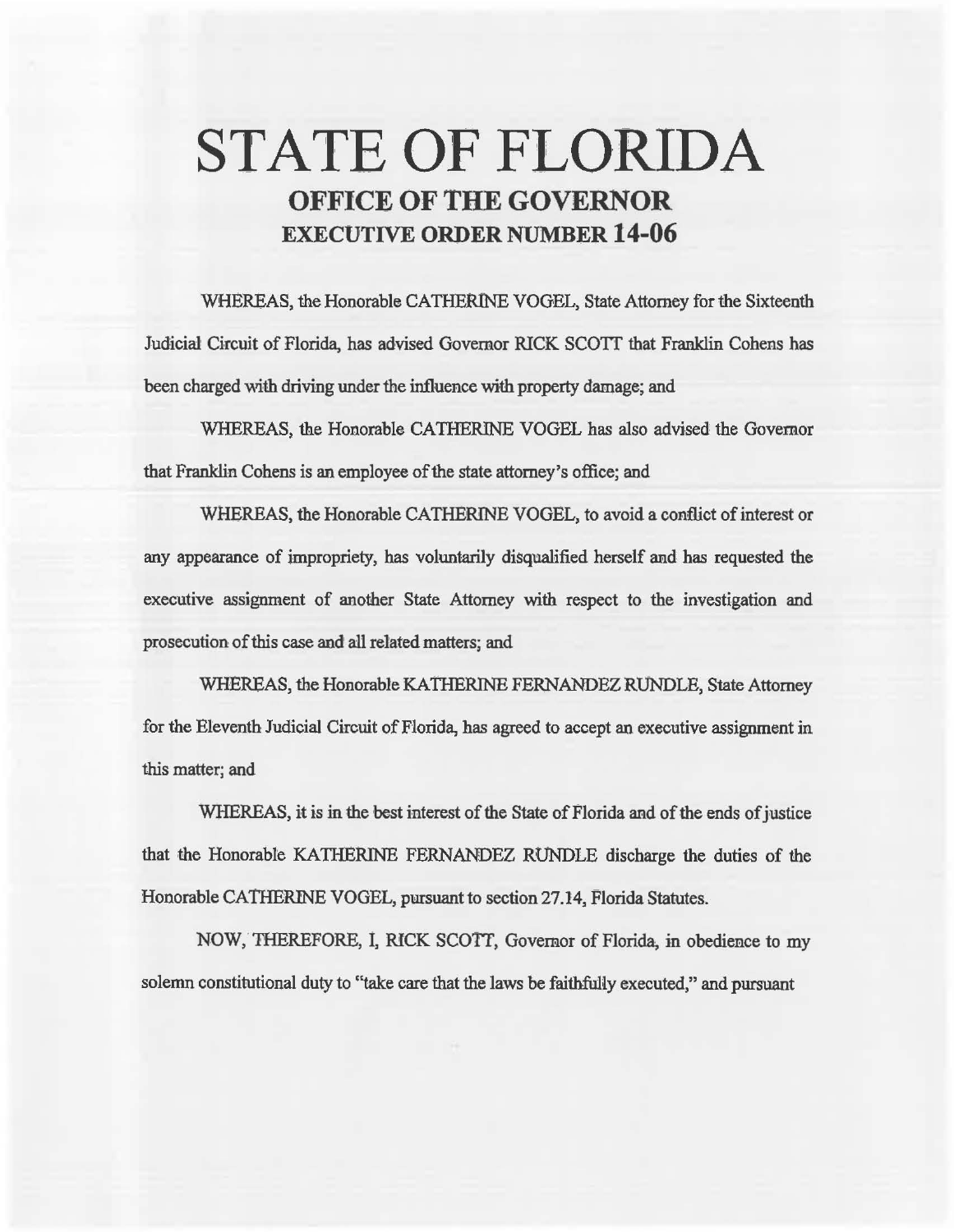to the Constitution and laws of the State of Florida, issue the following Executive Order, effective immediately:

#### Section l.

The Honorable KATHERINE FERNANDEZ RUNDLE, State Attorney for the Eleventh Judicial Circuit of Florida, referred to as the "Assigned State Attorney," is assigned to discharge the duties of the Honorable CATHERINE VOGEL, State Attorney for the Sixteenth Judicial Circuit of Florida, as they relate to the investigation, prosecution and aU matters related to Franklin Cohens.

## Section 2.

The Assigned State Attorney or one or more Assistant State Attorneys and Investigators, who have been designated by the Assigned State Attorney, shall proceed immediately to the Sixteenth Judicial Circuit of Florida, and are vested with the authority to perform the duties prescribed herein.

### Section 3.

AH residents of the Sixteenth Judicial Circuit are requested, and all public officials are directed, to cooperate and render whatever assistance is necessary to the Assigned State Attorney, so that justice may be served.

#### Section 4.

The period of this Executive Assignment shall be for one (1) year, to and including January 9, 2015.